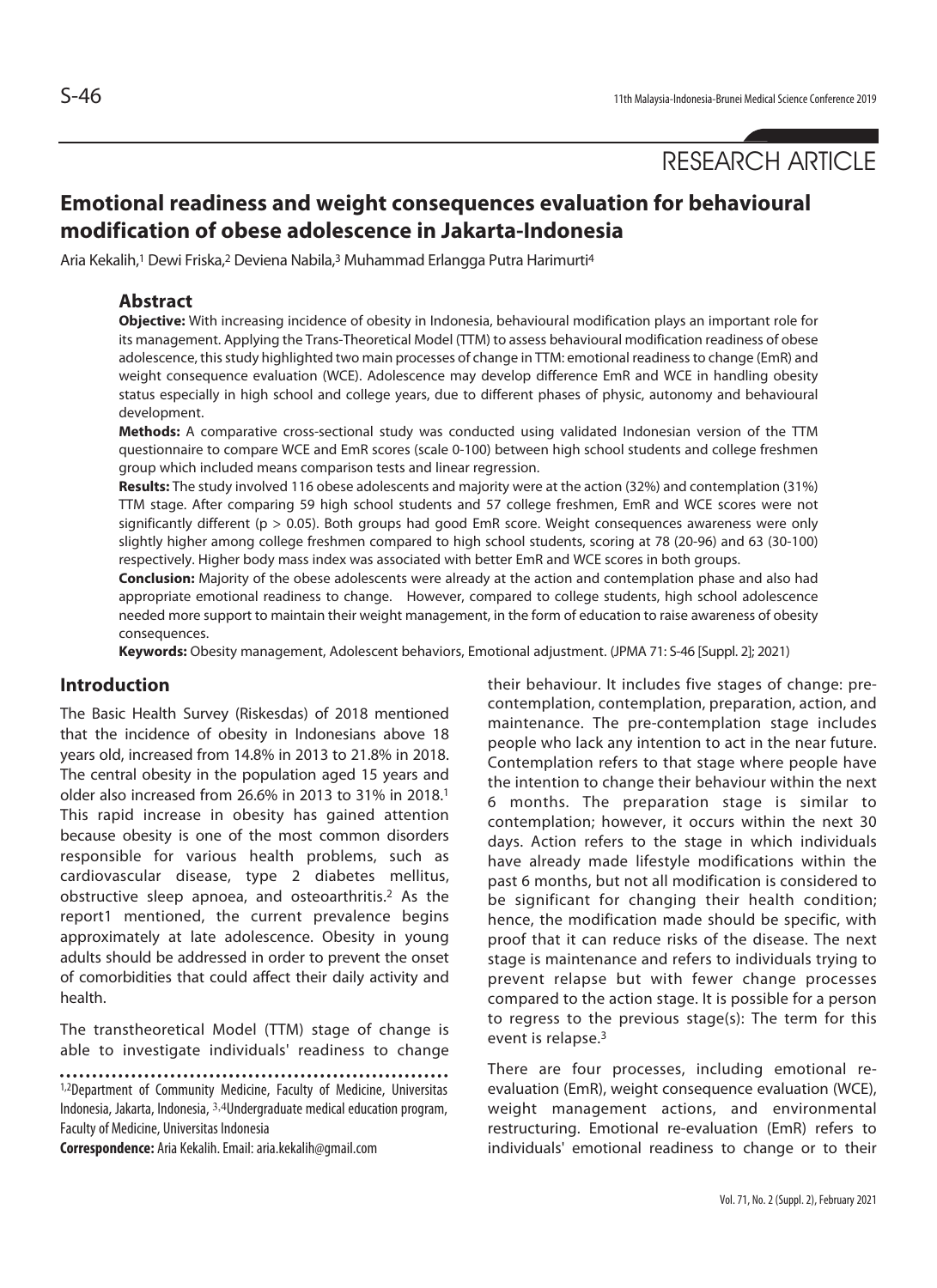reaction towards being obese and what could happen if they started taking actions to manage their weight. WCE is someone's awareness of the consequences upon his or her life that stems from obesity. Weight management actions is a process of change when someone takes specific actions in an attempt to manage their condition. The last stage is environmental restructuring, and it refers to the actions that individuals take to change their environment so that it promotes or supports their weight management.4

Knowing someone's stages and processes of change can be invaluable in determining a proper care plan. For example, if someone is in the precontemplation stage, then providing interventions to reduce his or her weight will fail to meet their needs because the individual might not undertake the weight management any time soon, and therefore, greater motivation or awareness of the importance of managing their weight should be promoted.4

Adolescence is a critical growth and development period during life, and it is related both to biological changes and social interactions. Neurocognitive development plays a role in adolescent decision making and behaviour; furthermore, a number of social determinants influence the perception of their health.<sup>5</sup> One study reported that adolescents who were classified as overweight or at risk of being overweight consider themselves as underweight. Only few individuals from this group perceived themselves as overweight.6

Treatment for obesity includes losing weight by healthy eating and lifestyle modification, which can be achieved by individuals gaining better control of their will to change their habits.7 In order to manage adolescence obesity, it is important for physicians to be aware of adolescent perceptions and knowledge of obesity. This awareness helps in determining the proper intervention according to their current level of readiness and understanding. Due to the different phases of physique, cognitive, social interaction, and behavioural development between adolescence in high-school and college, assessing the EmR and WCE in each group is crucial for designing weight management programmes that match their current state of readiness.

## **Subjects and Methods**

The study design was cross-sectional in order to analyze whether any difference in terms of EmR and WCE scores existed between high school students and college freshmen students. Inclusion criteria were those who had BMI 25kg/m<sup>2</sup> and either at high school or college freshmen students. We excluded those who were younger than 15 and older than 21 years age.

We used secondary data for EmR and WCE scores, age, gender, education level, and BMI values gathered from Senior High School and Universitas Indonesia students in Jakarta city. The main research was conducted by Aria Kekalih titled 'Development of Smartphone Application as Intervention for Adolescence Obesity based on Readiness Level of Behavioural Change' from May-December 2018. Study used a validated Indonesian version of the Stages and Processes of Change Questionnaire.4,8-10 The questionnaire for EmR included 11 statements, and for WCE six statements. Each statement was marked with a scale rating from 1-5, where 1 meant "strongly disagree" and 5 meant "strongly agree". The marks were then converted into a 1-100 range for the score value. The sample size was calculated by using the mean comparison made for the analysis of the unpaired numerical data. Based on these calculations, the minimum number of samples was found to be 108; we included 116 respondents collected by consecutive sampling. Ethical clearance for this research was obtained from the research ethics committee board of the Faculty of Medicine at Universitas Indonesia in 2018 (0525/UN2.F1/ETIK/2018).

The EmR and WCE scores were compared and analyzed in terms of age group, gender, education level, and BMI. The dominant variables were analyzed using linear regression tests. Analysis was conducted using IBM SPSS Statistics Version 20. Univariate analysis was performed to discover normal or abnormal distribution for both numerical and categorical data. Bivariate analysis was used for normally distributed data and independent t-test and Mann-Whitney test was used for non-normally distributed data. Multivariate analysis used linear regression to analyze data with p value for bivariate analysis < 0.2.

### **Results**

The data selected from the main research database consisted of 116 respondents that included 59 high school students and 57 college freshmen students. Of the total number of respondents, 83 (71.6%) categorized themselves in obesity grade 1, and the rest categorized themselves in obesity grade 2. In addition, 59(50.9%) of respondents were male, and 57 (49.1%) were female. The largest percentage of respondents fell within the action stage 37 (31.9%), followed by contemplation 36 (31%), preparation 20 (17.2%), maintenance 14 (12.2%), and precontemplation 9 (7.8%), as presented in Table-1.

Table-2 shows the score of each item for both the EmR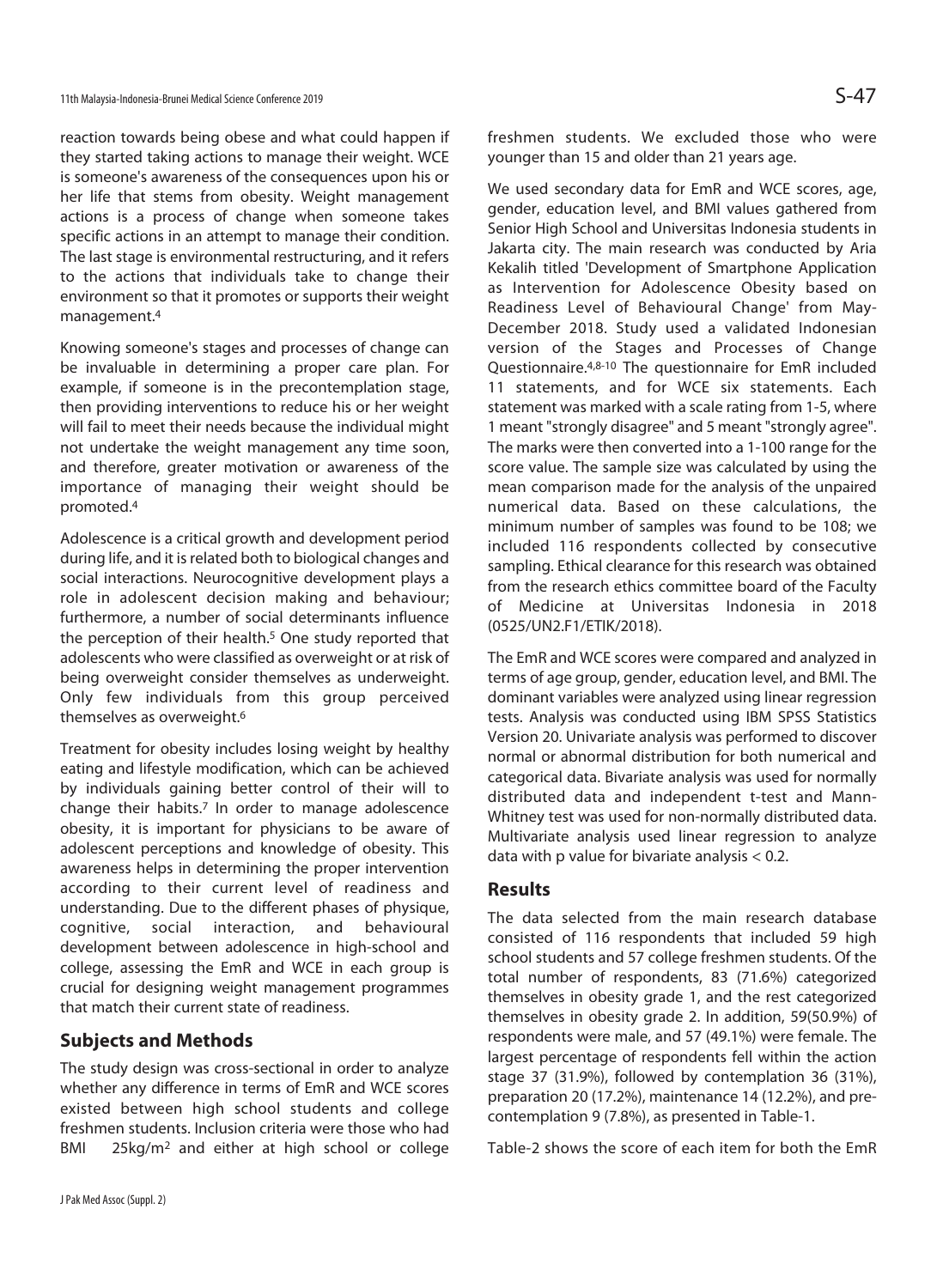**Table-1:** Characteristics of obese adolescence based on gender, education level, body mass index, age and stage of behavioural change readiness ( $n = 116$ ).

| <b>Characteristics</b>   | n  | %                   |
|--------------------------|----|---------------------|
| Gender                   |    |                     |
| Male                     | 59 | 50,9                |
| Female                   | 57 | 49,1                |
| <b>Education level</b>   |    |                     |
| High school student      | 59 | 50,9                |
| College freshmen student | 57 | 49,1                |
| Age                      |    |                     |
| $15 - 17$ (years)        | 60 | 51,7                |
| $18 - 21$ (years)        | 56 | 48,3                |
| Age                      |    | $16,3(14,7 - 20,7)$ |
| <b>BMI</b>               |    |                     |
| Obese stage I            | 83 | 71,6                |
| Obese stage II           | 33 | 28,4                |
| <b>Stage of change</b>   |    |                     |
| Pre-contemplation        | 9  | 7,8                 |
| Contemplation            | 36 | 31                  |
| Preparation              | 20 | 17,2                |
| Action                   | 37 | 31,9                |
| Maintenance              | 14 | 12,2                |

BMI: Body Mass Index.

and WCE processes. As part of the EmR process, the item "If I lost weight, I would be happier" had the highest median score, whereas the lowest score was for the item 'Losing weight would help me improve my relationships with others'. Important items, such as 'I think I should eat food with less fat' and 'Being

overweight makes me feel bad' were among the five EmR items with the lowest score.

In the WCE process, the item with the highest median score was "I now realize I have a weight problem. In addition, important items such as "Most of my health problems are due to my being overweight", or "My current weight makes my daily life difficult" were amongst the three items with the lowest scores. The dispersion median score of WCE items were lower compared to EmR items (Table-2).

Table 3 reveals that high school students had higher EmR scores compared with college freshmen. Based on TTM readiness level, those in the preparation stage had the highest EmR score, whereas respondents in the precontemplation stage had the lowest score. Female respondents had a higher score than male respondents. However, none of those findings were statistically significant. The only significant differences were between obese level II and obese level I, with the former having a higher EmR score compared to the latter. This trend was also proven based on multivariate linear regression, after adjustment with other covariates (education level, stage of change, and gender).

Contrary to EmR, WCE scores was higher in college freshmen students, whereas female respondents possessed higher scores compared to male respondents, but with no statistical significance. Preparation score also had the highest score for WCE, and precontemplation also

**Table-2:** Profile of process of behavioural changes for obesity intervention in obese adolescence: Emotional Readiness to change evaluation (EmR) and Weight Consequences Evaluation (WCE) questionnaire items, ordered from the best to worse score ( $n = 116$ ).

| Process of behavioural modification items for obesity intervention | Median (Min - Max) | <b>Mean Std. Deviation</b> |
|--------------------------------------------------------------------|--------------------|----------------------------|
| <b>Emotional Readiness to change-evaluation (EmR)</b>              |                    |                            |
| If I lost weight, I would be happier                               | $5(1-5)$           | 4,34 0,84                  |
| If I lost weight, I would feel better about myself                 | $5(1-5)$           | 4,33 0,84                  |
| When I lose weight, I feel proud of myself                         | $4(1-5)$           | 4,17 0.90                  |
| I feel good when I am able to control my eating habits             | $4(1-5)$           | 4,03 0,91                  |
| I am committed to losing weight                                    | $4(1-5)$           | 3,96 0,95                  |
| I am worried about gaining more weight                             | $4(1-5)$           | 3,97 1,05                  |
| I think I should eat food with less fat                            | $4(2-5)$           | 3,83 0,81                  |
| I am not happy with my current weight                              | $4(1-5)$           | 3,79 1,09                  |
| Being overweight makes me feel bad                                 | $4(1-5)$           | 3,59 1,03                  |
| I feel quilty when I overeat                                       | $4(1-5)$           | 3,41 1,37                  |
| Losing weight would help me improve my relationships with others   | $3(1-5)$           | 3,43 1,09                  |
| <b>Weight Consequences Evaluation (WCE)</b>                        |                    |                            |
| I now realise I have a weight problem                              | $4(1-5)$           | 4,03 0,98                  |
| My family and friends are worried about my weight                  | $3(1-5)$           | 3,14 1,09                  |
| Society's view of obese people affects me emotionally              | $3(1-5)$           | 2,94 1,19                  |
| Most of my health problems are due to my being overweight          | $3(1-5)$           | 2,83 1,09                  |
| My current weight makes my daily life difficult                    | $3(1-5)$           | 2,66 1,12                  |
| My weight restricts my relationships                               | $2(1 - 5)$         | 2,1 1,09                   |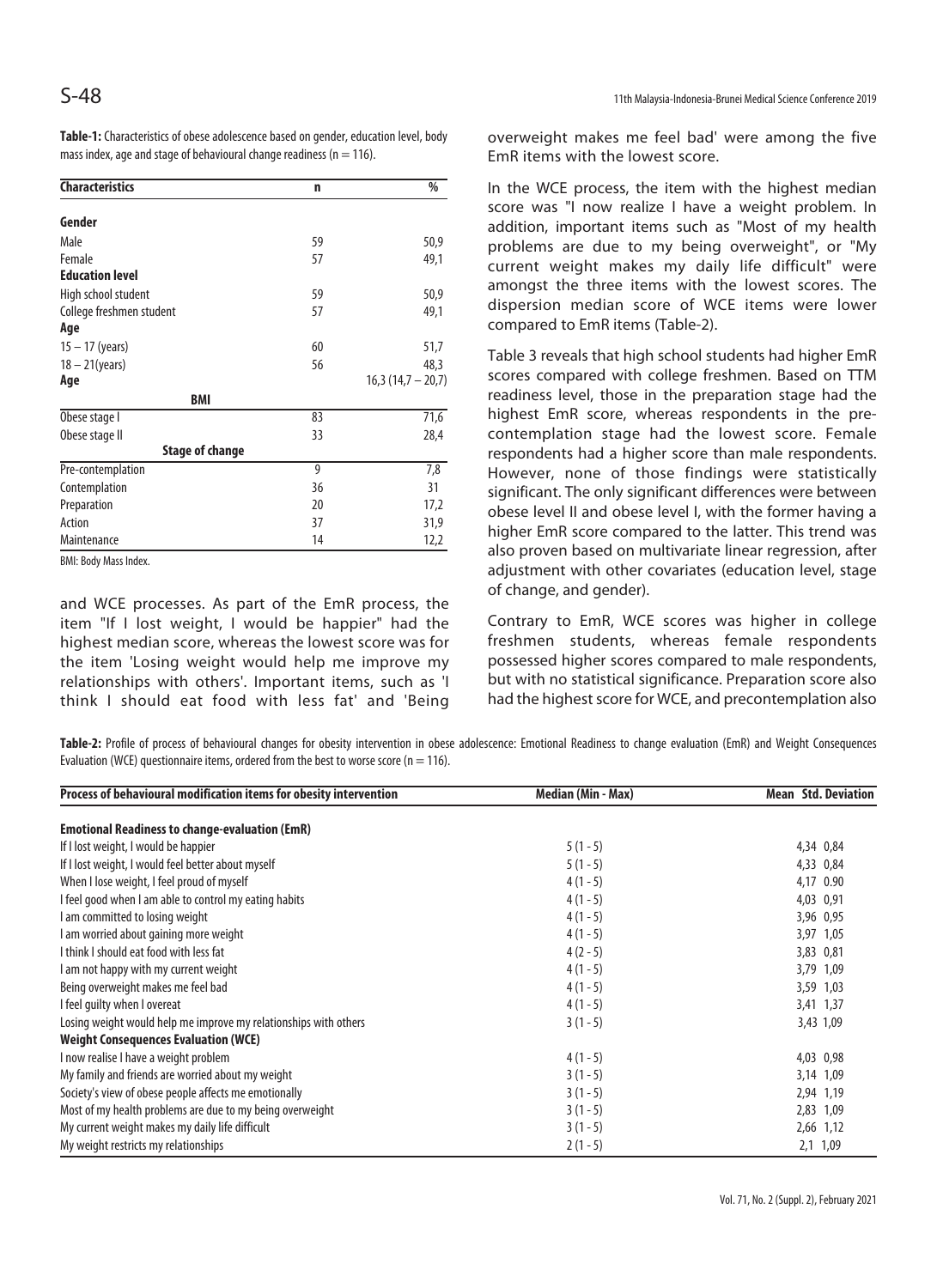Table-3: Association of Emotional Readiness with change evaluation (EMR) and Weight Consequences Evaluation (WCE) score to education, body mass index, gender, age and stage of behavioural change readiness in obese adolescence subject ( $n = 116$ ).

|                          |                     |                        | <b>Multivariatelr</b> |                         |       |            |
|--------------------------|---------------------|------------------------|-----------------------|-------------------------|-------|------------|
|                          | <b>EmR</b> score    | p-value                | <b>WCE score</b>      | p-value                 | EmR   | <b>WCE</b> |
| <b>Education level</b>   |                     |                        |                       |                         |       |            |
| High school student      | 81 (30-100)         | $0.455$ <sup>mw</sup>  | 63 (30-100)           | $0.299$ mw              | 0,736 | 0,219      |
| College freshmen student | 78 (25-100)         |                        | 78 (20-96)            |                         |       |            |
| Gender                   |                     |                        |                       |                         |       |            |
| Male                     | $76.1 \pm 14.8$     | $0.190t$ -test         | $56.6(20 - 86.6)$     | $0.736$ <sup>mw</sup>   | 0,054 | N/A        |
| Female                   | $79.7 \pm 13.9$     |                        | $60(23.3 - 96.6)$     |                         |       |            |
| Age                      |                     | $0.536$ sct            |                       | $0.541$ sct             | N/A   |            |
| <b>BMI</b>               |                     |                        |                       |                         |       |            |
| Obese I                  | $76.3(25.4 - 100)$  |                        | $55.8 \pm 15.1$       |                         |       |            |
| Obese II                 | $87.2(56.3 - 100)$  | 0.002 <sup>mw</sup>    | $66 \pm 14.4$         | $0.001$ t-test          | 0,001 | 0,001      |
| <b>Stage of change</b>   |                     |                        |                       |                         |       |            |
| Pre-contemplation        | $67.2(50.9 - 96.3)$ |                        | $46.6 \pm 11.9$       |                         |       |            |
| Contemplation            | $78.1(30.9 - 100)$  |                        | $57.6 \pm 14.7$       |                         |       |            |
| Preparation              | $82.7(61.8 - 100)$  | $0.148$ <sub>kwt</sub> | $63.5 \pm 15.4$       | $0.065$ <sup>owat</sup> | 0,367 | 0,235      |
| Action                   | $80(25.4 - 100)$    |                        | $61.6 \pm 15.9$       |                         |       |            |
| Maintenance              | $81.8(43.6 - 100)$  |                        | $56.9 \pm 16.7$       |                         |       |            |

mw: Mann Whitney test ; t-test: Unpaired t-test; sct: Spearman correlation test.

kwt: Kruskall-Wallis test; owat: One-way ANOVA test; lr: linear regression test.

had the lowest score. The similar significance was also only seen in BMI, in which individuals in the obese II group had a higher score compared to those in the obese I group, based on bivariate and multivariate linear regression analysis (Table-3).

#### **Discussion**

Understanding the nature of adolescent emotional response and apprehension towards their physical condition is quite complex since this is the age of adjustment from childhood into adulthood. Adolescence represents a stage when individuals start to gain independence in making decisions; however, they also remain vulnerable since individuals at this age can greatly be influenced by various social interactions, mainly from their parents and peers.19 Therefore, this study is novel in examining the relationship between scores of emotional readiness and consequences of weight awareness in late adolescents in terms of education level, gender, stage of change, and BMI value. An improved understanding in this matter could result in treatments that correspond to the patient's needs and weight management programmes that patients have the ability to maintain and adhere to.15,16

In this study, EmR and WCE were assessed through the Stages and Processes of Change Questionnaire.4,8,9 It was developed by Andres A. et al.<sup>4</sup>, and it has the ability to explore someone's current stage and process of change. EmR represents someone's emotional reaction towards their obesity, whereas WCE determines a person's awareness of several consequences in his or her life caused by their excess weight problem.4 A higher score indicates that individuals' emotions are greatly affected by their condition (EmR) and that they are aware of the consequences that can occur from their condition (WCE).

There was no difference in terms of EmR and WCE scores between high school students and college freshmen students. The only significant independent variable affecting late adolescents behaviour was their BMI value; individuals with greater BMI were more emotionally affected and more aware of their condition as well as the consequences that could arise from their conditions. This finding is in line with a previous study on weight stigmatization experienced by obese persons that turns out often to go beyond their behaviour but went as far as their character and selfhood, with obesity usually correlated with laziness, unattractiveness, selfindulgence, and several other negative judgements.<sup>11</sup> BMI had a positive association with appearance-based social anxiety mediated by body image dissatisfaction based on a study of female undergraduates in several Australian universities.12

Both EmR and WCE scores were not normally distributed for the remaining independent variables. Females had higher median values compared to males for both processes. However, the median for EmR was higher in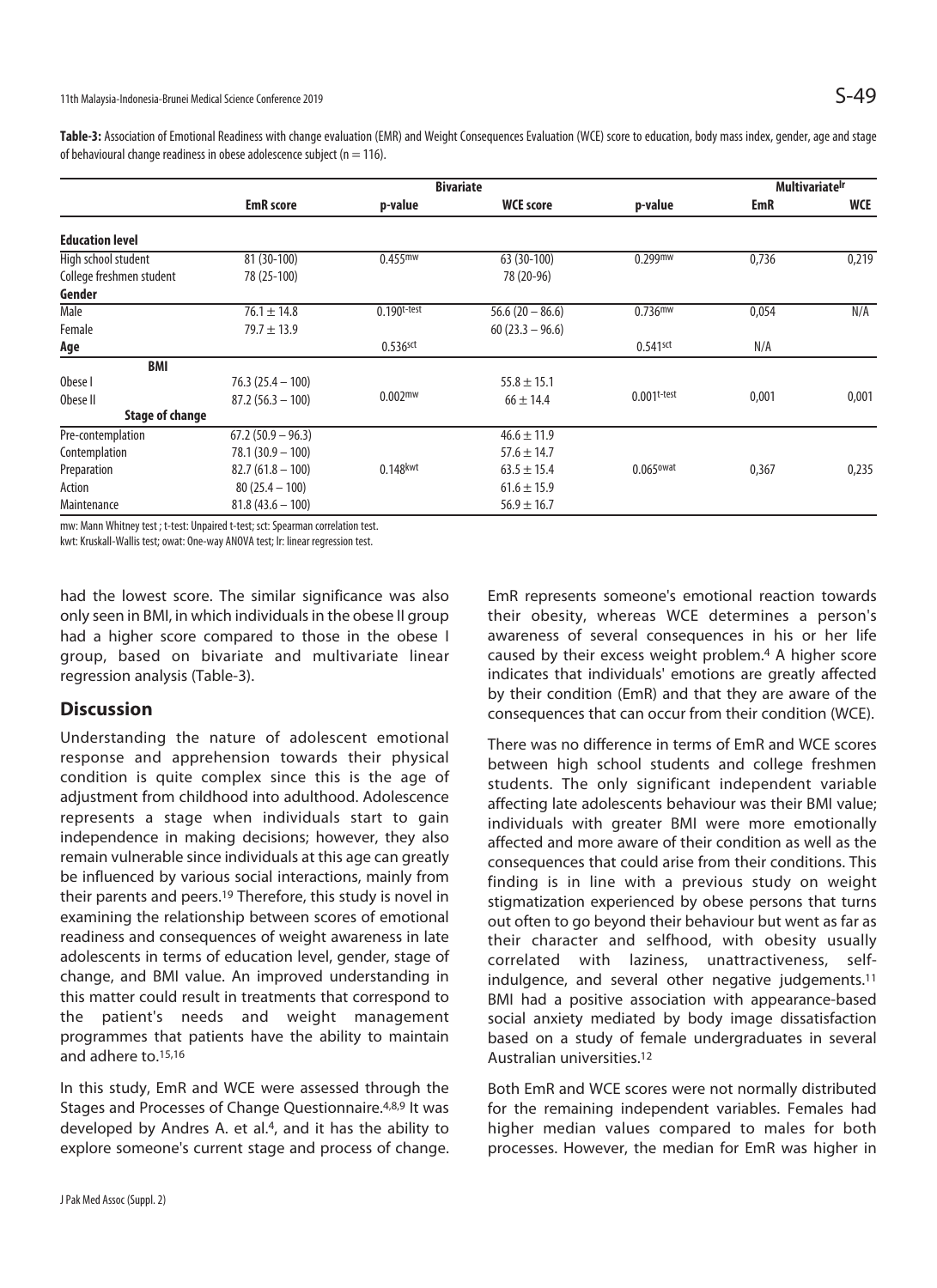high school students, whereas WCE median score was higher in college students. Female high school students were reported as being more likely to consider themselves as overweight than males.<sup>6</sup> Moreover, a study about body image and eating patterns in adolescence found that overweight girls desired to have thinner bodies, whereas a number of overweight boys were satisfied with their body image because male body satisfaction was affected by both muscularity and the weight factor. Body dissatisfaction that is related to weight could disrupt the emotional well-being of teenagers. Furthermore, a recent study discovered that low body-esteem and self-esteem in college students aged 18-22 years old played a role in the occurrence of social anxiety.13-16 In addition to these findings, a study in Australian adolescents reported interesting results: When asked about body image in terms of both appearance and functionality in a single questionnaire, both male and female adolescents were more satisfied with and valued the functional aspect of the body more than appearance.17

Since the preparation stage had the highest score for EmR, an intervention that can build motivation through adolescence emotional state could help them move into the next stage in which they take actions to improve their health conditions. There are few differences regarding the stage of change in Indonesian samples with UK samples from a previous study,<sup>4</sup> where most of the people in the action stage had the highest score for EmR, and this was followed by people in the preparation stage. This difference might be influenced by the wide range of population that was included in the UK-based research and the cultural difference between UK and Indonesia. Indonesia is one of several countries in the world with high cultural and family values. One study conducted with adolescents from different nations with different cultures discovered a positive correlation between parent admiration of adolescents with adolescent life satisfaction. In cultures where family values were more important, the connection between peer acceptance and a teenagers' life satisfaction was not as relevant.<sup>18</sup> Additionally, parental support has been proven to be beneficial in lowering BMI incrementally from late adolescence to young adulthood in an African-American female sample.19

Due to the low WCE score, we analyzed the score of each item for both WCE and EmR and found that one item from each process that had the lowest median. For EmR, the item 'Losing weight would help me improve my relationships with others' demonstrated low result, which indicates that losing weight did not affect most of the

respondents' relationships emotionally. Furthermore, this suggests that they felt their relationship with other people was not affected by their current weight condition. This view is supported by a study<sup>20</sup> that found social skills and social support had greater impact on the subjective well-being of obese population than their BMI values.

The value of one particular WCE item; namely, 'My weight restricts my relationships' had the lowest score among other WCE items and also supported the idea that obesity did not necessarily impact adolescents' relationship with other persons. This result might also be explained by a study21 of an obese sample in Germany that demonstrated that social distance to this population was associated with emotional responses from non-obese individuals, who often exhibited willingness to interact with obese individuals, whereas obese persons often hesitated to interact with non-obese persons when negative public stigma was present; this study in general depicted how social distance was influenced by both parties' emotional responses. Another interesting finding from the breakdown of the questionnaire result was related to the item 'I now realize I have a weight problem' which has the result of 4 (1-5); this result suggested that a number of respondents scored low on this item, which indicated that they did not notice their obese condition; therefore, increasing the obesity awareness of such individuals remains a concern.

Additionally, one study suggested that among European adolescents, those who had normal weight could evaluate their food quality regardless of their gender, pubertal status, and parental educational level. Unfortunately, obese adolescents could not evaluate and were unaware of the quality of their dietary habits. They consumed foods whether or not it was healthy for their condition.22 However, male high school students in Korea were reported to be more likely to choose undesirable methods to lose weight, such as fasting and medications. Even when they possessed good nutritional knowledge, they often chose other undesirable methods to lose weight. However, female high school students were more likely to lose weight to attain slimmer bodies because of influence from adults, their peers, and media. Furthermore, male high school students chose to increase their muscularity rather than simply losing weight, a trend which was mainly influenced by their close friends.<sup>23</sup>

Six themes contributing to the unhealthy dietary habits of adolescents within a peer environment were identified: 1) having regular meals with peers as a common form of social interaction, 2) peer pressure to practice unhealthy dietary habits, 3) easy access and high availability of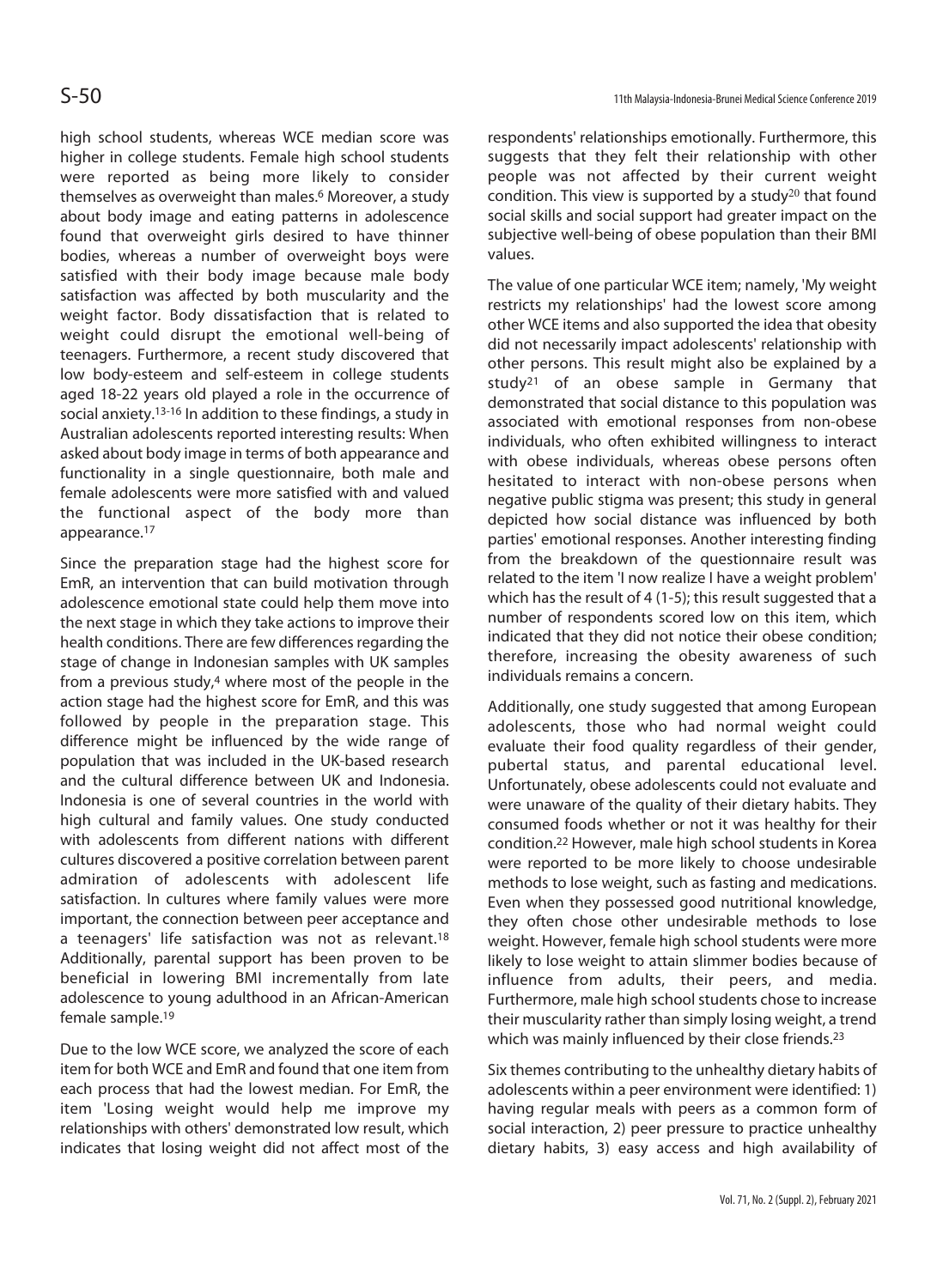unhealthy foods, 4) poor nutritional knowledge, 4) inattentive parenting style, and 5) passive interaction within friendships which makes them feel obligated to follow peers or unable to say no to them. Despite that, a confident, decisive, and self-determined adolescent tends to be less influenced by their peers regarding unhealthy dietary habits; this feature endows them with enhanced behavioural confidence.24 This trend reveals the crucial role of parents and peers in adolescent life.

## **Conclusion**

No significant differences between high school and college freshmen were detected for neither EmR and WCE scores. However, due to the convenient sampling method and sample size, generalisability of the finding to the greater adolescent population is limited. The main findings include the positive correlation between BMI and both EmR and WCE scores and higher score being associated with higher BMI, which means that the emotions of obese late adolescents tend to push them to act to manage their weight. WCE score was relatively low which indicates that adolescents lacked awareness of their conditions and consequences of obesity. These results can serve as valuable input for experts seeking to educate them and raise their awareness.

The current study encourages future researchers to delve deeper into this issue, considering research in this area that includes sufficient data to devise the most suitable interventions related to adolescents' readiness to change remains limited in Indonesia. If possible, experts should also include participation from both parents and peers within an intervention programme to provide mild motivation for obese adolescence, so that they receive the support needed to complete the plan, as it may take considerable amount of time to achieve the targeted behavioural modification, depending on the positive progression made by individual teenagers, which may differ according to individuals.

**Acknowledgement:** The authors would like to thank SEAMEO REFCON (Regional Center for Food and Nutrition), the staff of Makara Universitas Indonesia Clinic, and everyone who gave their support in the process of conducting this research.

#### **Disclaimer:** None

**Conflict of Interest:** There were no conflict of interest.

**Funding Disclosure:** This research received a grant from SEAMEO REFCON. The financial sponsors played no role in the making of design, execution, analysis and interpretation of data, or writing of the study.

#### **References**

- 1. Ministry of Health (MoH) Republic of Indonesia. Report Summary of Basic Health Survey 2018. Jakarta, Indonesia: Health Research and Development Department-MoH Republic of Indonesia; 2018.
- 2. Heymsfield SB, Wadden TA. Mechanisms, Pathophysiology, and Management of Obesity. N Engl J Med 2017;376:1492. doi: 10.1056/NEJMc1701944.
- 3. Prochaska JO, Velicer WF. The transtheoretical model of health behavior change. Am J Health Promot 1997;12:38-48. doi: 10.4278/0890-1171-12.1.38.
- 4. Andrés A, Saldaña C, Beeken RJ. Assessment of processes of change for weight management in a UK sample. Obes Facts 2015;8:43-53. doi: 10.1159/000373900.
- 5. Sawyer SM, Afifi RA, Bearinger LH, Blakemore SJ, Dick B, Ezeh AC, et al. Adolescence: a foundation for future health. Lancet 2012;379:1630-40. doi: 10.1016/S0140-6736(12)60072-5.
- 6. Brener ND, Eaton DK, Lowry R, McManus T. The association between weight perception and BMI among high school students. Obes Res 2004;12:1866-74. doi: 10.1038/oby.2004.232.
- 7. Obara-Go??biowska M, Brycz H, Lipowska M, Lipowski M. The Role of Motivation to Reduce Obesity among Elderly People: Response to Priming Temptation in Obese Individuals. Int J Environ Res Public Health 2018;15:244. doi: 10.3390/ijerph15020244.
- 8. Andrés A, Saldaña C, Gómez-Benito J. Establishing the stages and processes of change for weight loss by consensus of experts. Obesity 2009;17:1717-23. doi: 10.1038/oby.2009.100.
- 9. Andrés A, Saldaña C, Gómez-Benito J. The transtheoretical model in weight management: validation of the processes of change questionnaire. Obes Facts 2011;4:433-42. doi: 10.1159/000335135.
- 10. Kekalih A, Friska D, Djuwita E, Kusumadewi D, Runtu F, Huang F, et al. Assessment on process and stage of behavioural change readiness level for weight management based on the transtheoretical model in overweight-obese adolescence in Jakarta, Indonesia. J Obes 2019;5:24-9.
- 11. Callahan D. Obesity: chasing an elusive epidemic. Hastings Cent Rep 2013;43:34-40. doi: 10.1002/hast.114.
- 12. Titchener K, Wong QJ. A weighty issue: explaining the association between body mass index and appearance-based social anxiety. Eat Behav 2015;16:13-6. doi: 10.1016/j.eatbeh.2014.10.005.
- 13. Abdollahi A, Abu Talib M. Self-esteem, body-esteem, emotional intelligence, and social anxiety in a college sample: the moderating role of weight. Psychol Health Med 2016;21:221-5. doi: 10.1080/13548506.2015.1017825.
- 14. Bibiloni Mdel M, Pich J, Pons A, Tur JA. Body image and eating patterns among adolescents. BMC Public Health 2013;13:1104. doi: 10.1186/1471-2458-13-1104.
- 15. Jones DC, Crawford JK. Adolescent boys and body image: Weight and muscularity concerns as dual pathways to body dissatisfaction. J Youth Adolesc 2005;34:629-36. Doi: 10.1007/s10964-005-8951-3.
- 16. Mond J, van den Berg P, Boutelle K, Hannan P, Neumark-Sztainer D. Obesity, body dissatisfaction, and emotional well-being in early and late adolescence: findings from the project EAT study. J Adolesc Health 2011;48:373-8. doi: 10.1016/j.jadohealth.2010.07.022.
- 17. Abbott BD, Barber BL. Embodied image: gender differences in functional and aesthetic body image among Australian adolescents. Body Image 2010;7:22-31. doi: 10.1016/j.bodyim.2009.10.004.
- 18. Schwarz B, Mayer B, Trommsdorff G, Ben-Arieh A, Friedlmeier M, Lubiewska K, et al. Does the importance of parent and peer relationships for adolescents' life satisfaction vary across cultures? J Early Adolesc 2012;32:55-80. DOI: 10.1177/0272431611419508
- 19. Assari S, Caldwell CH, Zimmerman MA. Low parental support